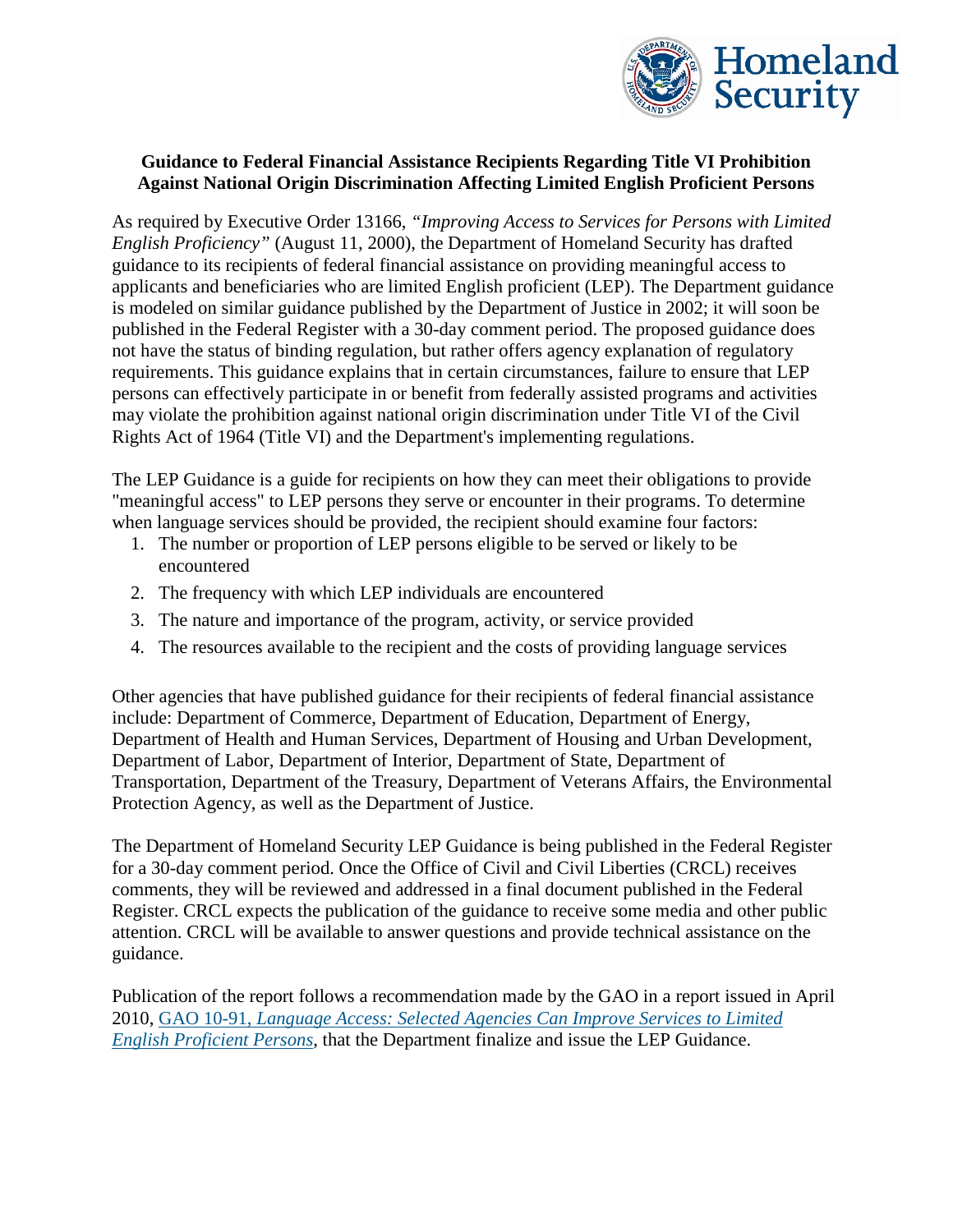

## **Outline of Department LEP Guidance**

1. Introduction

Provides background on LEP persons in the U.S. and the need to provide them meaningful access to government services.

2. Legal Authority

Discusses Title VI of the Civil Rights Act of 1964, the *Lau v. Nichols* Supreme Court decision, and Executive Order 13166.

## 3. Who Is Covered?

Provides examples of Department of Homeland Security recipients:

- State and local fire departments
- State and local police departments
- State and local emergency management agencies
- State and local governments, together with certain qualified private non-profit organizations, when they receive assistance following a Presidential declaration of disaster or emergency
- Certain non-profit agencies that receive funding under the Emergency Food and Shelter Program
- Urban areas and mass transit authorities that enhance local emergency, prevention and response agencies' ability to prepare for and respond to threats of terrorism or other emergencies
- Community Emergency Response Teams (CERTs), which conduct training and other activities to enhance individual, community, family, and workplace preparedness
- Jails and detention facilities that house detainees of Immigration and Customs Enforcement (ICE)
- Coast Guard-assisted boating safety programs
- Entities that receive specialized training through the Federal Law Enforcement Training Center (FLETC); and Intercity buses.
- 4. Who Is a Limited English Proficient Individual? Explains Limited English Proficiency and provides examples.
- 5. How Does a Recipient Determine the Extent of Its Obligation to Provide LEP Services?

Discusses the four-factor analysis that recipients may use to determine what language services are required:

- 1. The number or proportion of LEP persons eligible to be served or likely to be encountered by the program or grantee
- 2. The frequency with which LEP individuals come into contact with the program